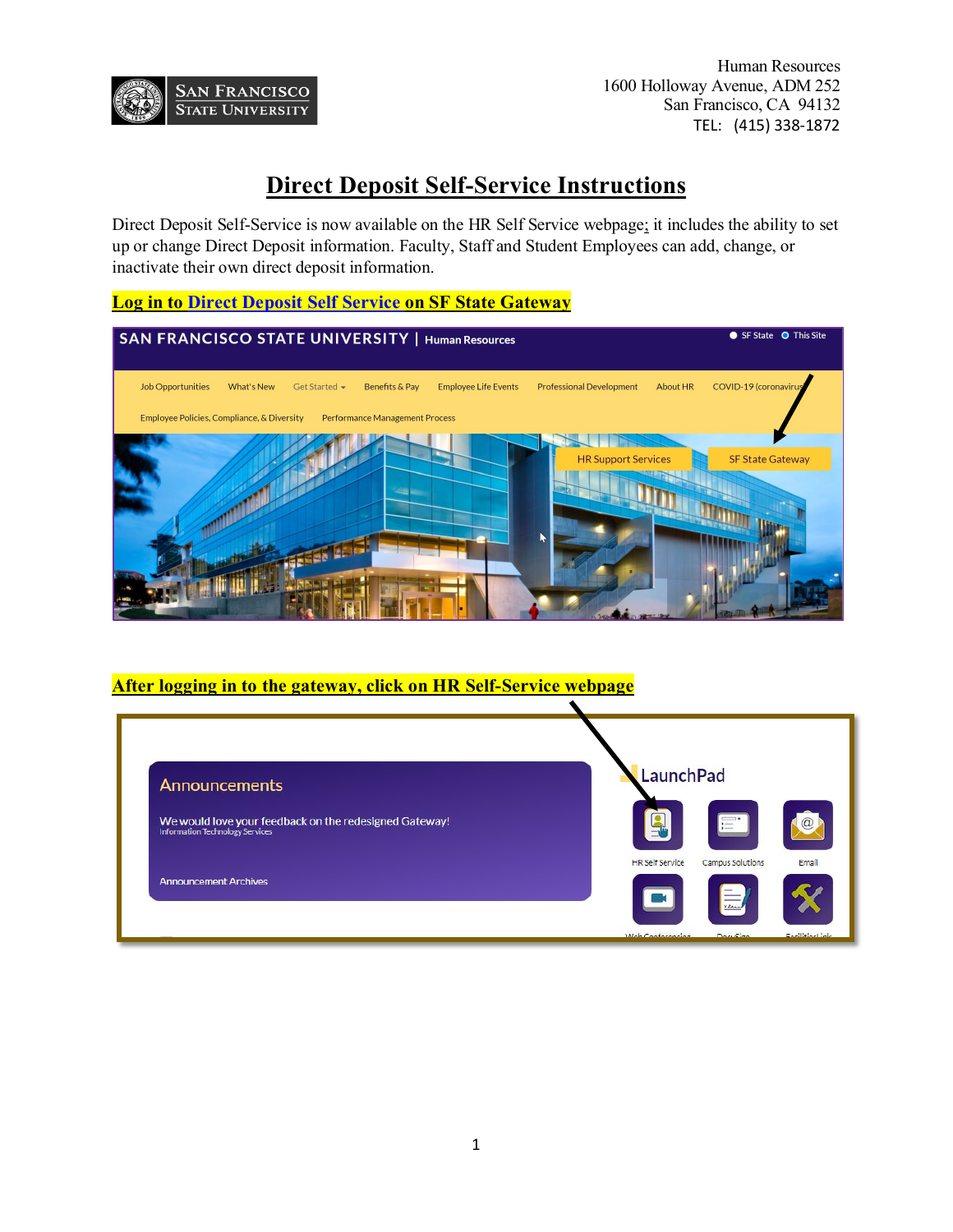

## **Under "My Personal Information", click on "My Direct Deposit**"

| $Favorites -$                                                                                   | Main Menu $\blacktriangledown$                                            |  | $\rightarrow$ My Personal Information $\rightarrow$ |  |
|-------------------------------------------------------------------------------------------------|---------------------------------------------------------------------------|--|-----------------------------------------------------|--|
| <b>SAN FRANCISCO</b><br><b>STATE UNIVERSITY</b>                                                 |                                                                           |  |                                                     |  |
| Main Menu >                                                                                     |                                                                           |  |                                                     |  |
| <b>My Personal Information</b><br><b>Employee Personal Information</b>                          |                                                                           |  |                                                     |  |
|                                                                                                 | <b>My Home Address</b><br>View and update your home address               |  |                                                     |  |
| <b>My Phone Number(s)</b><br>Add or update phone numbers, or specify your primary phone number. |                                                                           |  |                                                     |  |
|                                                                                                 | <b>My Direct Deposit</b><br>Add or update your direct deposit information |  |                                                     |  |

# **Click "Add Account" and enter your bank account information**

| <b>SAN FRANCISCO</b><br><b>STATE UNIVERSITY</b><br><b>Direct Deposit</b><br>Your current direct deposit account information is listed below. If there is no account information, you may enroll in direct<br>deposit by clicking on the Add Account button. If you wish to change your current account information, click on the Edit button.<br>To cancel your direct deposit, click on the Delete button.<br>Review, add or update your direct deposit information.<br><b>Direct Deposit Detail</b><br><b>Account Type</b><br><b>Bank Name</b><br><b>Account Number</b><br><b>Routing Number</b><br><b>Deposit Type</b><br><b>Click Add Account</b><br><b>Add Account</b> | Favorites $\star$<br>Main Menu -<br>My Personal Information $\star$ > My Direct Deposit |  |  |  |  |  |
|-----------------------------------------------------------------------------------------------------------------------------------------------------------------------------------------------------------------------------------------------------------------------------------------------------------------------------------------------------------------------------------------------------------------------------------------------------------------------------------------------------------------------------------------------------------------------------------------------------------------------------------------------------------------------------|-----------------------------------------------------------------------------------------|--|--|--|--|--|
|                                                                                                                                                                                                                                                                                                                                                                                                                                                                                                                                                                                                                                                                             |                                                                                         |  |  |  |  |  |
|                                                                                                                                                                                                                                                                                                                                                                                                                                                                                                                                                                                                                                                                             |                                                                                         |  |  |  |  |  |
|                                                                                                                                                                                                                                                                                                                                                                                                                                                                                                                                                                                                                                                                             |                                                                                         |  |  |  |  |  |
|                                                                                                                                                                                                                                                                                                                                                                                                                                                                                                                                                                                                                                                                             |                                                                                         |  |  |  |  |  |
|                                                                                                                                                                                                                                                                                                                                                                                                                                                                                                                                                                                                                                                                             |                                                                                         |  |  |  |  |  |
|                                                                                                                                                                                                                                                                                                                                                                                                                                                                                                                                                                                                                                                                             |                                                                                         |  |  |  |  |  |
|                                                                                                                                                                                                                                                                                                                                                                                                                                                                                                                                                                                                                                                                             |                                                                                         |  |  |  |  |  |
|                                                                                                                                                                                                                                                                                                                                                                                                                                                                                                                                                                                                                                                                             |                                                                                         |  |  |  |  |  |
|                                                                                                                                                                                                                                                                                                                                                                                                                                                                                                                                                                                                                                                                             |                                                                                         |  |  |  |  |  |